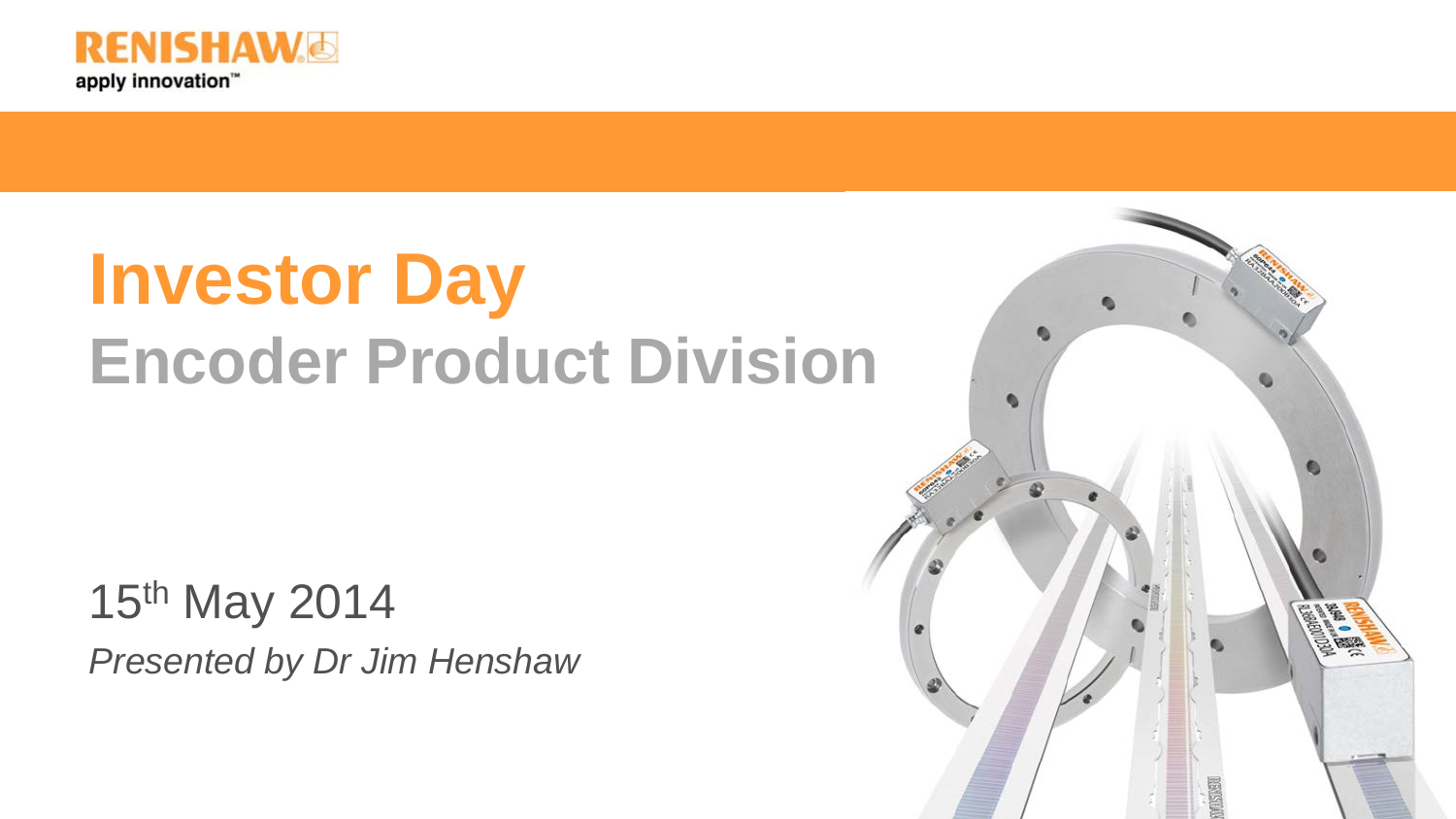

## **Customer needs**

- Initial market was metrology, exploiting Renishaw's contacts in the CMM market but later evolved into industrial automation.
- Many manufacturing businesses are adopting industrial automation to:
	- Increase capacity and flexibility
	- Improve product consistency and quality
	- Reduce manufacturing time & costs
- Automation requires rapid, reliable and accurate measurement of relative position between moving parts such as:
	- Linear distance moved
	- Angle moved

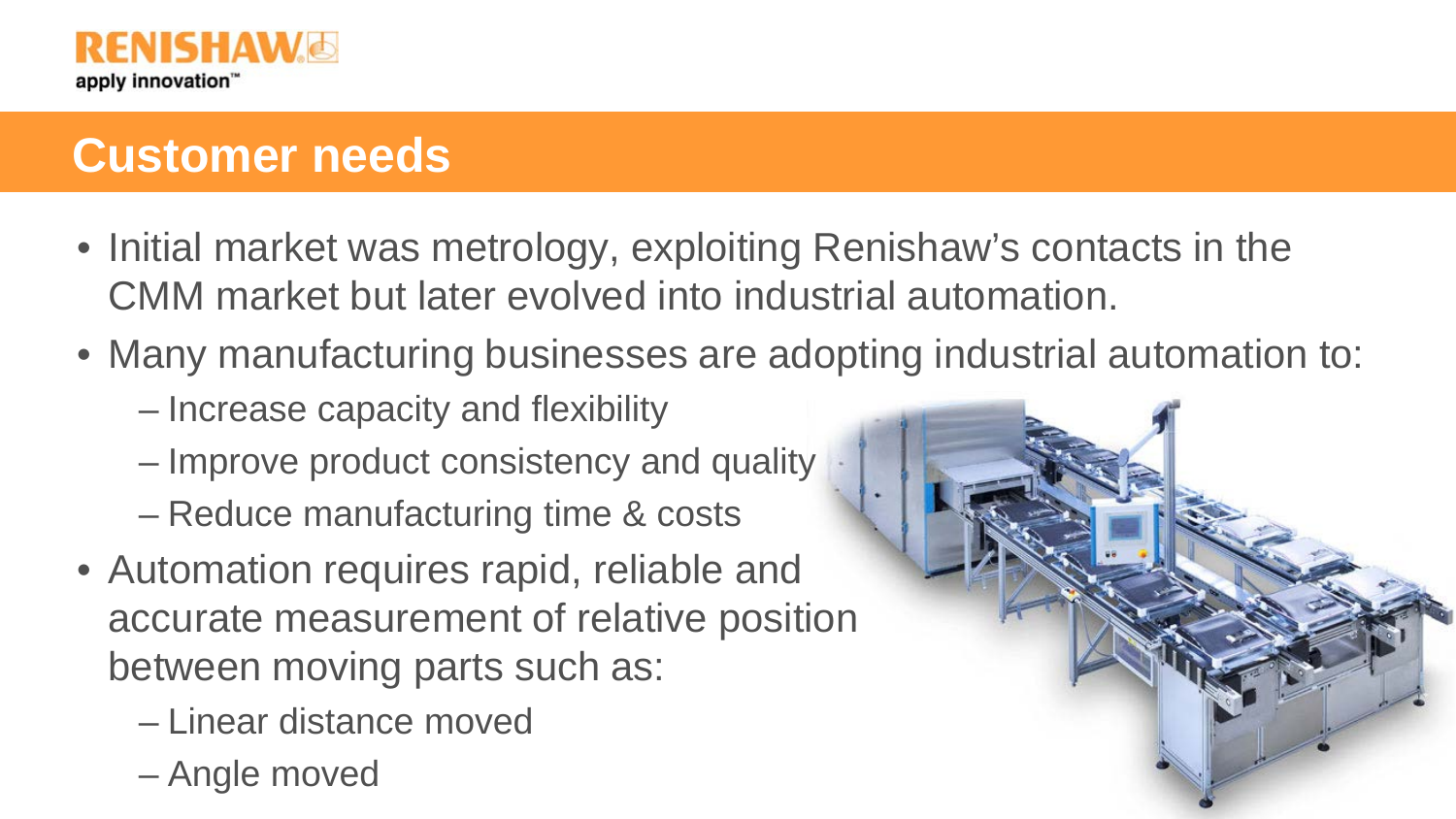

## **Engineering solutions – what is a position encoder?**

- A 'position encoder' converts position data into a 'coded' electrical signal. Consists essentially of 2 components:
	- *Scale* (a rule with accurate markings on it)
	- *Readhead* (a small device to read position information from the *Scale*)
- The *Scale* has positional information 'encoded' along its length
- The *Readhead* reads and interprets the scale's positional information using optical, magnetic, inductive or capacitive techniques and outputs positional data as 'coded' electrical signals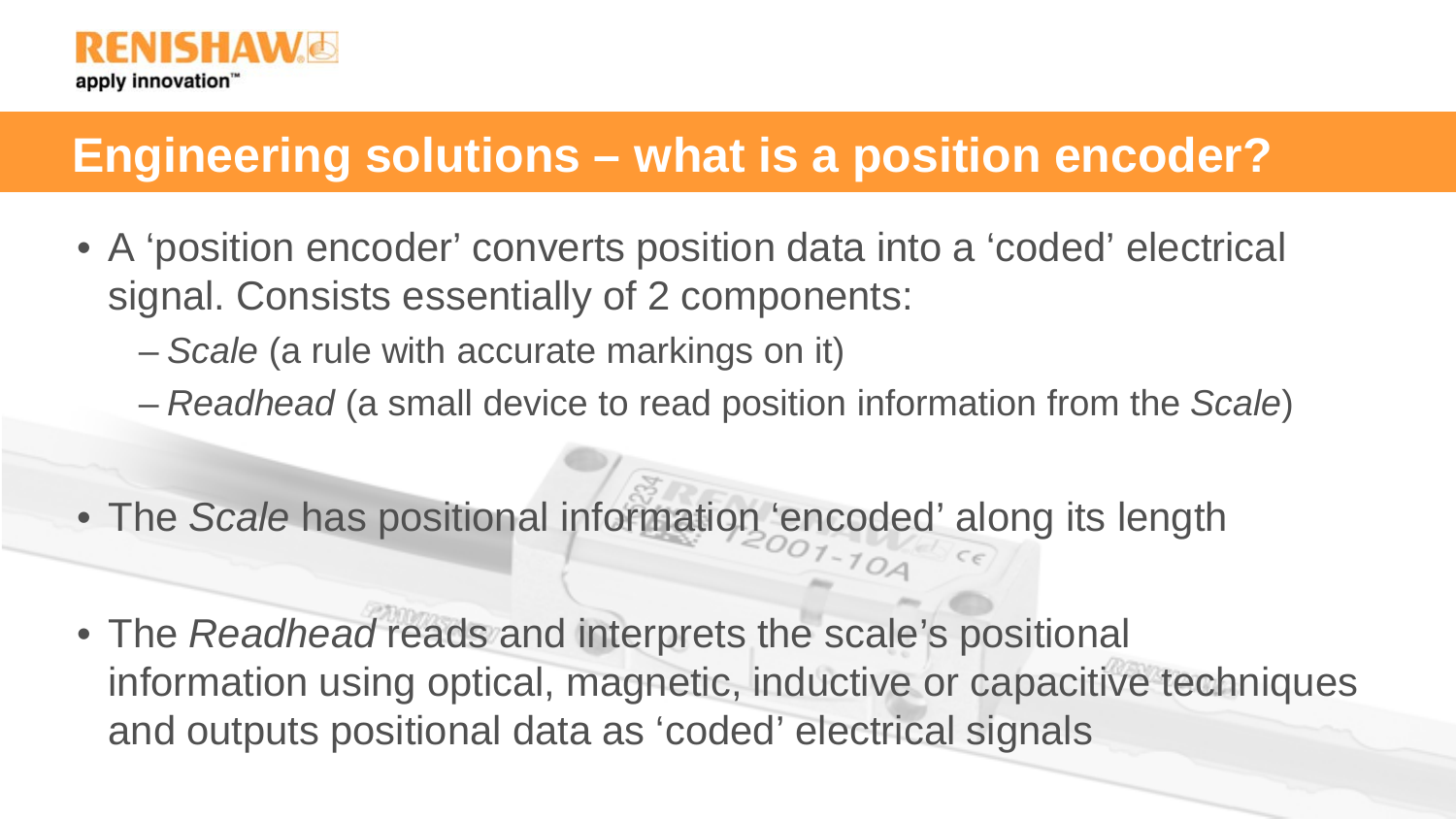

# **Engineering solutions – features of our encoders**

- Non-contact
	- The readhead does not touch the scale
	- Position is sensed optically
	- No friction or wear
- Hence:
	- Rugged and easy to install
	- Innovate to give competitive advantage

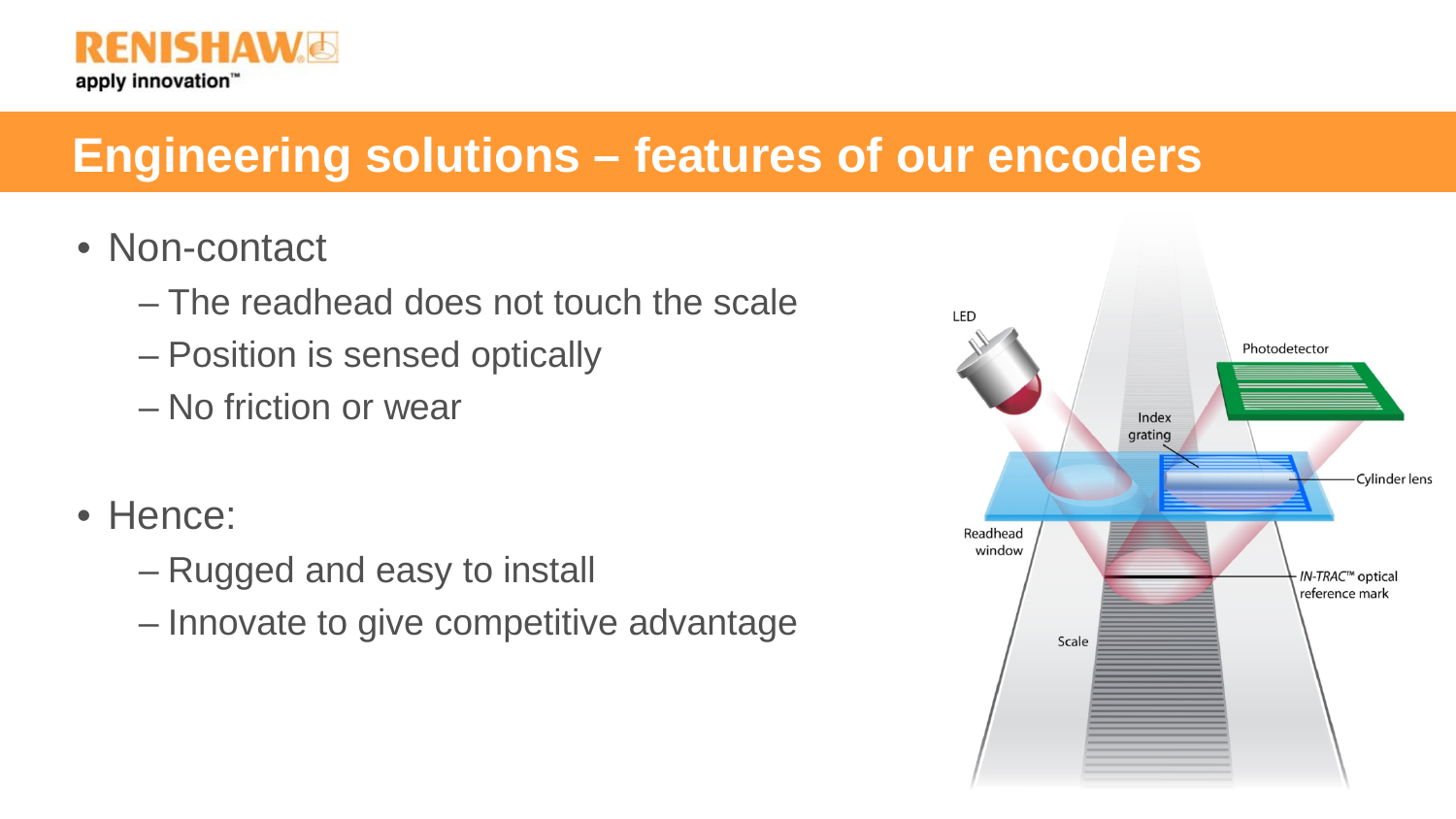

N1501-10A

#### **Engineering solutions – features of our encoders**

- Linear measure distance in a straight line…fixed, tracked…
- Rotary measure angular rotation about an axis…ring, disc…
- Made in house we own the processes

• Typical performance: resolve to 10's nm (below thousandth of hair's breadth), tenths of an arc second, lengths beyond 50 m, diameters up to 1.5 m

SERIAL NO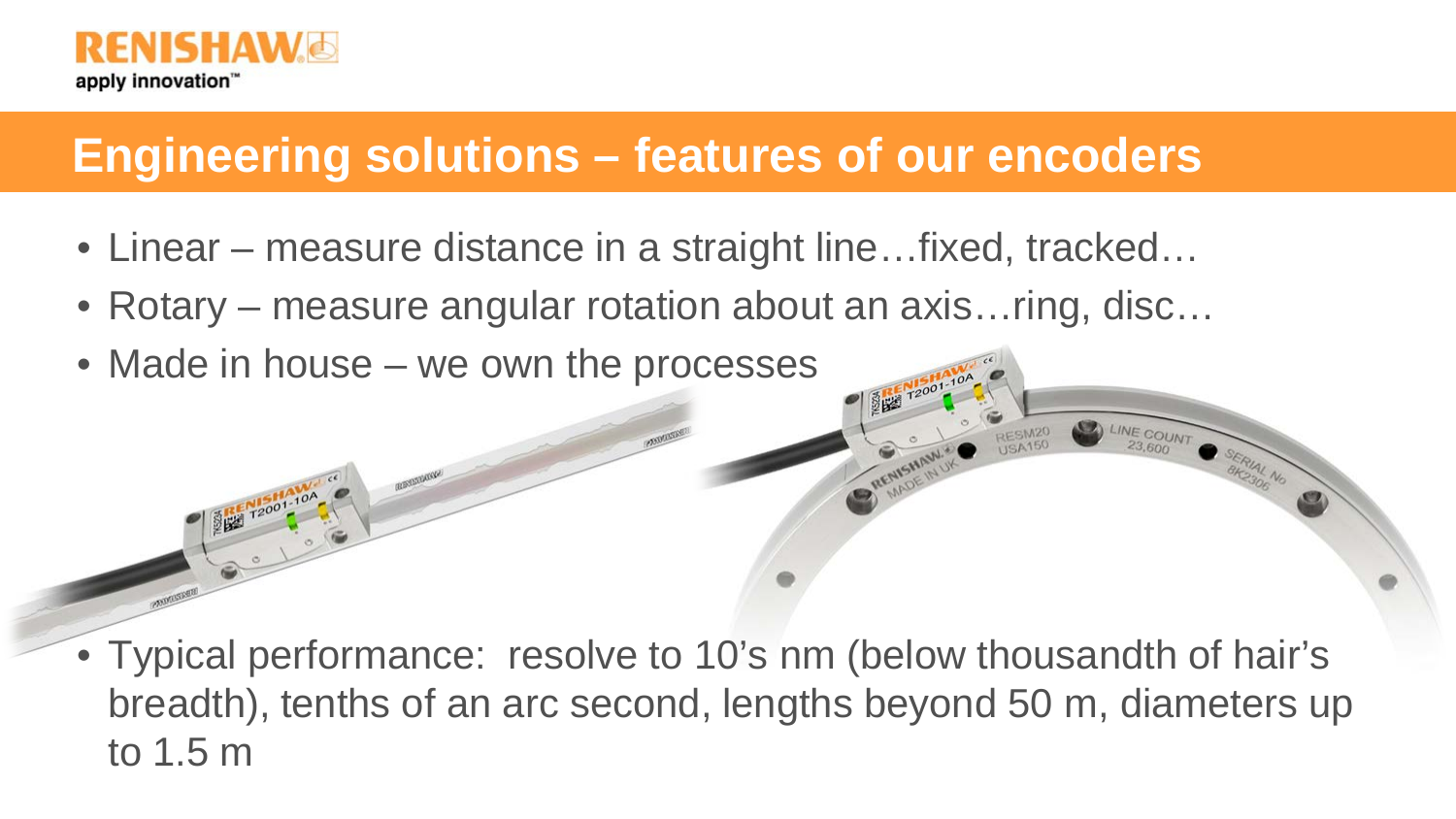

# **Engineering solutions – features of our encoders**

- **Incremental** and **absolute** measurement
	- **Incremental** reports relative position (how far have I moved?)

**ANEWSHAW** 

- Conventional method…our early products
- **Absolute** reports actual position (where am I?)
- Newer…taking the innovative lead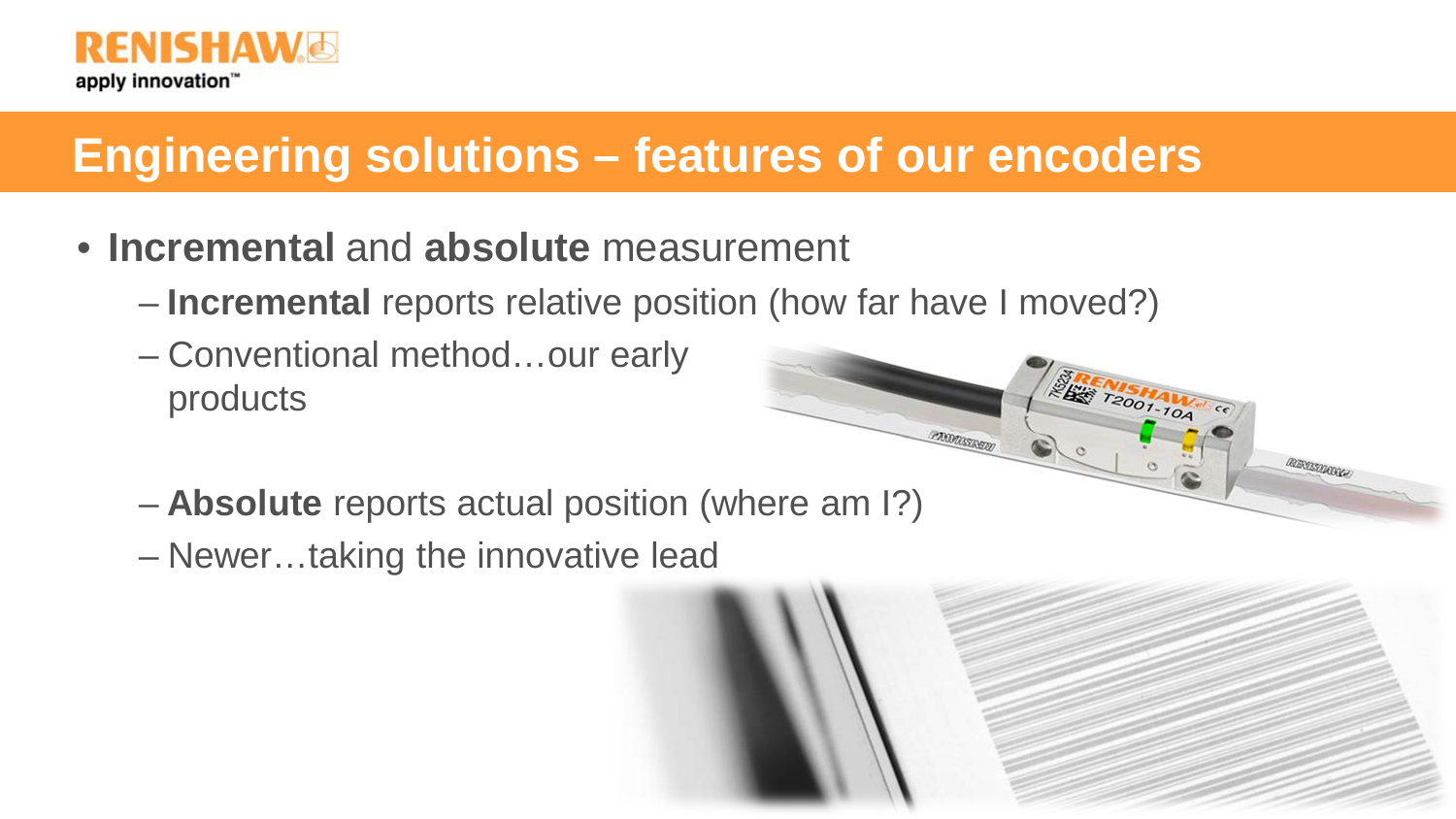

#### **Successful outcomes – encoder applications**

- Renishaw encoders are used in a wide variety of industries and applications
- Large and growing market with many opportunities but demand quality, reliability, service as well as performance and cost of ownership

| <b>Manufacturing Processes</b> | <b>Products</b>      |
|--------------------------------|----------------------|
| <b>Electronics</b>             | <b>Metrology</b>     |
| Semiconductor                  | <b>Machine tools</b> |
| Flat panel display             | Aerospace            |
| <b>Motion control</b>          | <b>Robotics</b>      |
| Solar panel                    | Print                |
| <b>Scientific</b>              | <b>Medical</b>       |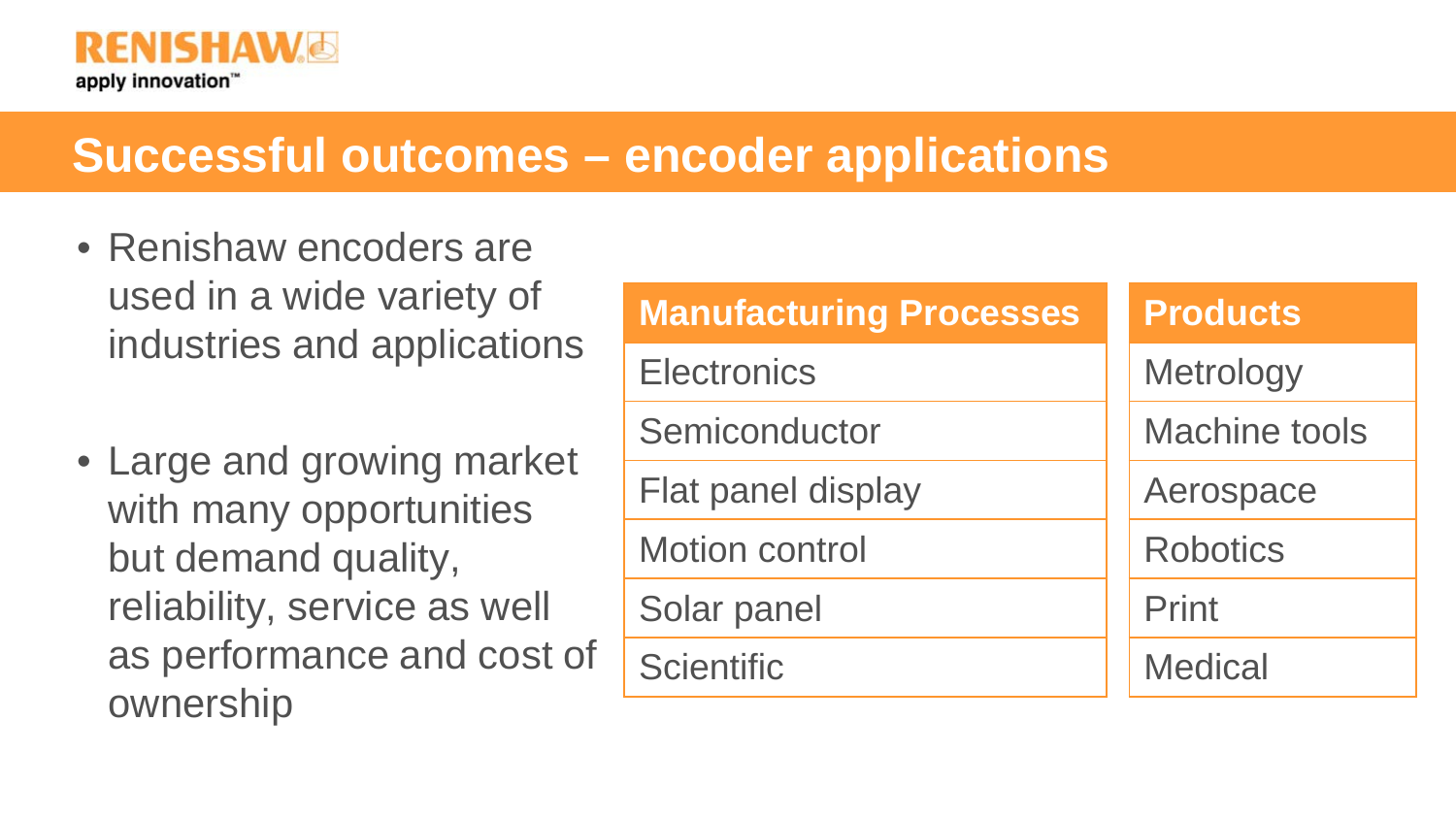

## **Successful outcomes – Electronics manufacture**

- Miniature electronic and optical components are positioned on boards and then bonded with glue or solder
- Amicra Mikrotechnologie develops and manufactures Micro Assembly Cells designed for this purpose.
- Amicra machines mount micro-components with an accuracy of up to  $\pm 0.5$  µm
- Renishaw's RESOLUTE absolute encoders provide instant position information on power up with low noise and high stability